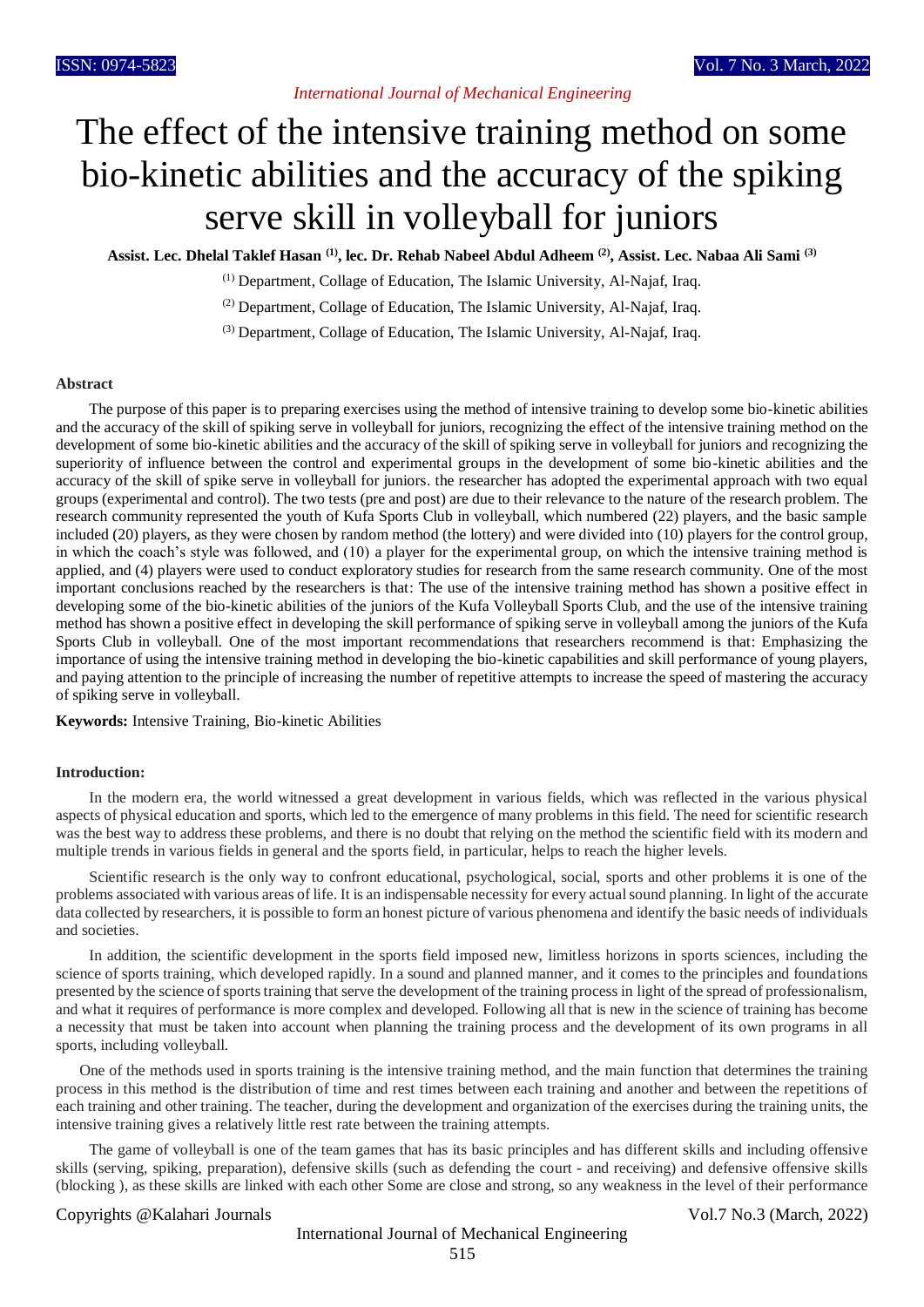leads to a drop in the level of the team and the loss of the match (George Iskandar and et al,) believes that "serving is one of the most important direct attack skills that players use during the match, and it is one of the skills that has developed greatly." Alternatively, a player can get direct points without his team members making any effort, and the factors for the success of servers are many and varied. The player's possession of the ideal level of physical and kinetic capabilities, which are the important factors in the performance of the serve, is accurate, and this is the basis for applying a successful tactic and reaching an accurate transmission. The coach must know everything that affects the success of the transmission, so the importance of research lies in the use of the intensive training method in developing some Bio-monopoly abilities and accuracy of the skill of smashing serve in volleyball on a sample of junior players of the Kufa Sports Club in volleyball.

## **Research problem:**

The great scientific development witnessed by various sports, especially volleyball, is due to the benefit of workers in the sports field from following the sound scientific method and modern training methods in order to achieve the goals they seek. From the points through the skill of serving and at the same time trying to prevent the other team from getting points, serving is one of the most basic principles in the game of volleyball.

And given that the researcher is one of the workers in teaching and training the game of volleyball, this is what prompted the researcher to research to use the best training methods, which is the method of intensive training and investing this method in developing some bio-kinetic capabilities, which have an effective role in developing and improving the accuracy of the performance of spiking serve among players and their different levels.

From this point of view, the researcher sought to know the effect of the intensive training method on the development of some biocapabilities and the accuracy of the skill of crushing serve in volleyball for the juniors of the Kufa Sports Club for the season 2021- 2022.

#### **Research objective:**

- Preparing exercises using the method of intensive training to develop some bio-kinetic abilities and the accuracy of the skill of spiking serve in volleyball for juniors.

Recognizing the effect of the intensive training method on the development of some bio-kinetic abilities and the accuracy of the skill of spiking serve in volleyball for juniors

Recognizing the superiority of influence between the control and experimental groups in the development of some bio-kinetic abilities and the accuracy of the skill of spike serve in volleyball for juniors

#### **Research hypotheses**:

There is a positive effect of the method of intensive training in developing some of the bio-kinetic abilities and the accuracy of the skill of spiking serve in volleyball for juniors.

There is a preference for the effect of the method of intensive training in developing some of the bio-kinetic capabilities and the accuracy of the skill of Spiking Serve in volleyball for juniors.

#### **Research fields:**

- Human field: Kufa Sports Club junior volleyball.
- Time field: (20/12/2021) to (12/3/2022)
- Spatial field: Kufa Sports Club Hall

#### **Research methodology and field procedures:**

#### **Research Methodology:**

" The study of the nature of the phenomenon that the researcher deals with is what determines the nature of the curriculum, because the curriculum is a method by which a person arrives at the truth" (Chu, D. 1992), and scientific facts are reached through research and investigation, and for that, the researcher has adopted the experimental approach with two equal groups (experimental and control). The two tests (pre and post) are due to their relevance to the nature of the research problem.

#### **Community and sample research:**

The research community represented the youth of Kufa Sports Club in volleyball, which numbered (22) players, and the basic sample included (20) players, as they were chosen by random method (the lottery) and were divided into (10) players for the control group, in which the coach's style was followed, and (10) A player for the experimental group, on which the intensive training method is applied, and (4) players were used to conduct exploratory studies for research from the same research community.

#### **Sample equivalence:**

In order for the researcher to be able to attribute the differences in the results of the post-tests of the variables under study to the effect of the experimental factor, and for the sample members to have one starting line, the researcher resorted to verifying the equivalence of the two groups, using the (t) test for independent samples, as shown in the table (1).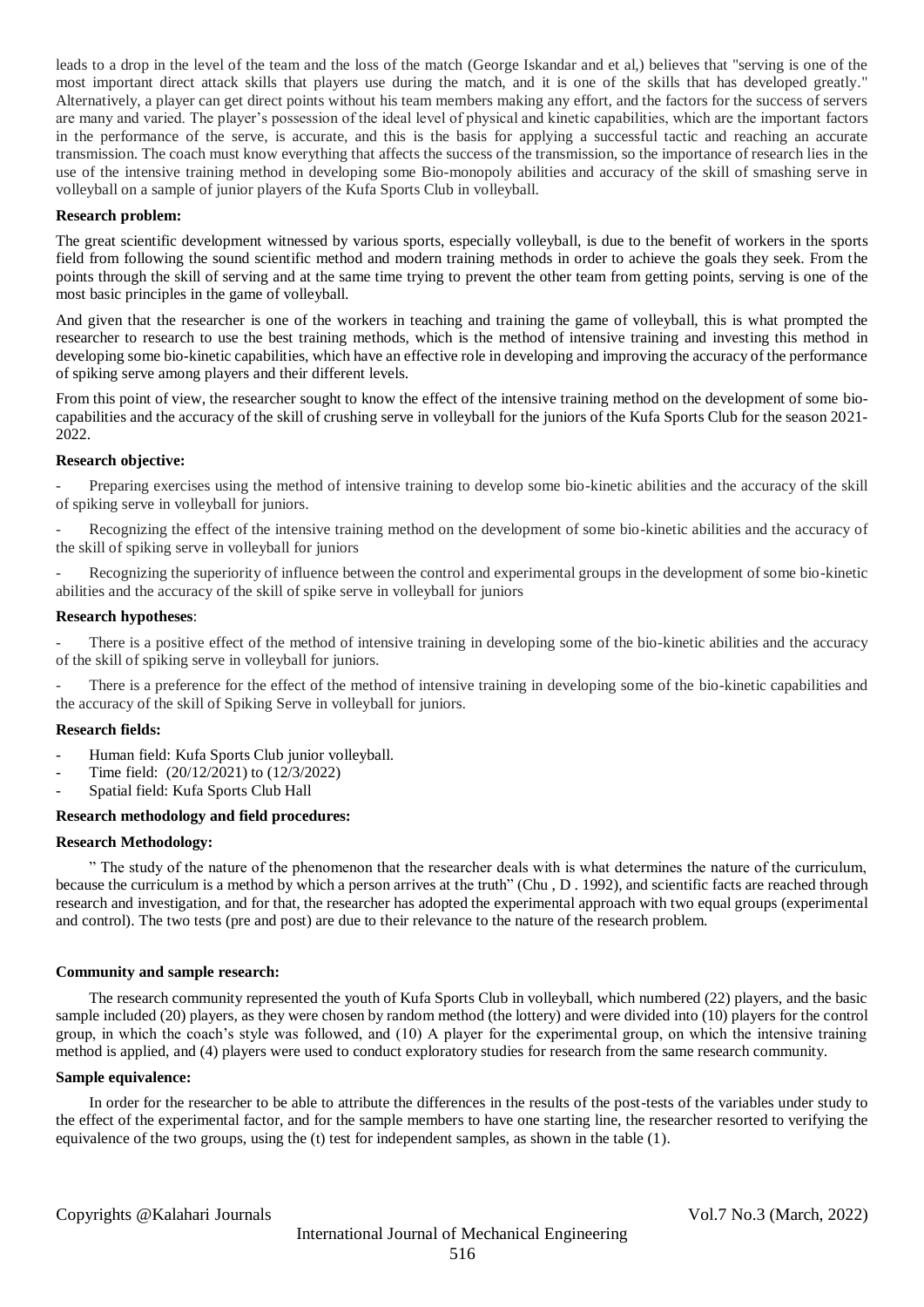Table (1) shows the equivalence of the two groups in all the research variables

| Variables                           | Measuring | Pre (control) |                       | Pre (experimental) |                       |         | level |          |
|-------------------------------------|-----------|---------------|-----------------------|--------------------|-----------------------|---------|-------|----------|
|                                     | unit      | Mean          | standard<br>deviation | Mean               | standard<br>deviation | T value | Sig   | type Sig |
| Explosive Power                     | Watt      | 1112.18       | 0.981                 | 1114.22            | 0.812                 | 1.043   | 0.114 | Non sig  |
| Force<br>characteristic of<br>speed | Count     | 8.12          | 0.644                 | 8.32               | 0.732                 | 1.321   | 0.151 | Non sig  |
| Physical<br>flexibility             | Cm        | 10.23         | 0.881                 | 11.05              | 1.022                 | 1.234   | 0.066 | Non sig  |
| Spiking serve<br>accuracy           | degree    | 22.13         | 1.043                 | 23.11              | 0.912                 | 1.015   | 0.071 | Non sig  |

# **Means, tools and devices used in the research:**

# **Data collection methods:**

- Arab and foreign sources and references.
- Personal interviews.
- Tests and measurements.
- Special forms for recording test results for students.

## **Tools and equipment used:**

- Electronic calculator (laptop) number (1).
- Electronic stopwatch, type (2).
- Plastic poles (12).
- Volleyball arena.
- Legal volleyballs (6).
- Two (2) whistles.
- Sticky tape
- Forms for recording test results.

# **Field research procedures:**

# **Description of the tests**

# **First, the Babylon test to measure the explosive Power of the muscles of the legs (the three-step vertical jump test): (Chu , D . 1992)**

- The purpose of the test: is to measure the explosive Power of the muscles of the legs.
- Necessary tools: medical scale tape measure a wall on which a tape measure is attached chalk

Description of performance: After measuring the weight, the player raises the marked arm over its entire length to make a mark with the fingers on the wall or the blackboard, without raising the heels from the ground, and records the number in front of which the mark is placed.

When the tester is ready on the starting line, he starts with an increasing acceleration to cover the distance to the place of getting up by only three steps, and when he reaches the place of getting up, he immediately makes a double vertical jump to the highest possible height to mark the arrival point with the fingers dipped in chalk powder. The laboratory is given two attempts to record the best and repeat wrong attempt.

Recording: The weight and jump height data for each laboratory is recorded and processed using the following equation, bearing in mind that the weight is in newton's, and the player's mass in kilograms can be used, provided that the numerator of the equation is multiplied by 9.8

Power (Watts) = (Mass x jump height x 9.8)/ (jump height $\times$ 2/9.8)<sup>1/2</sup>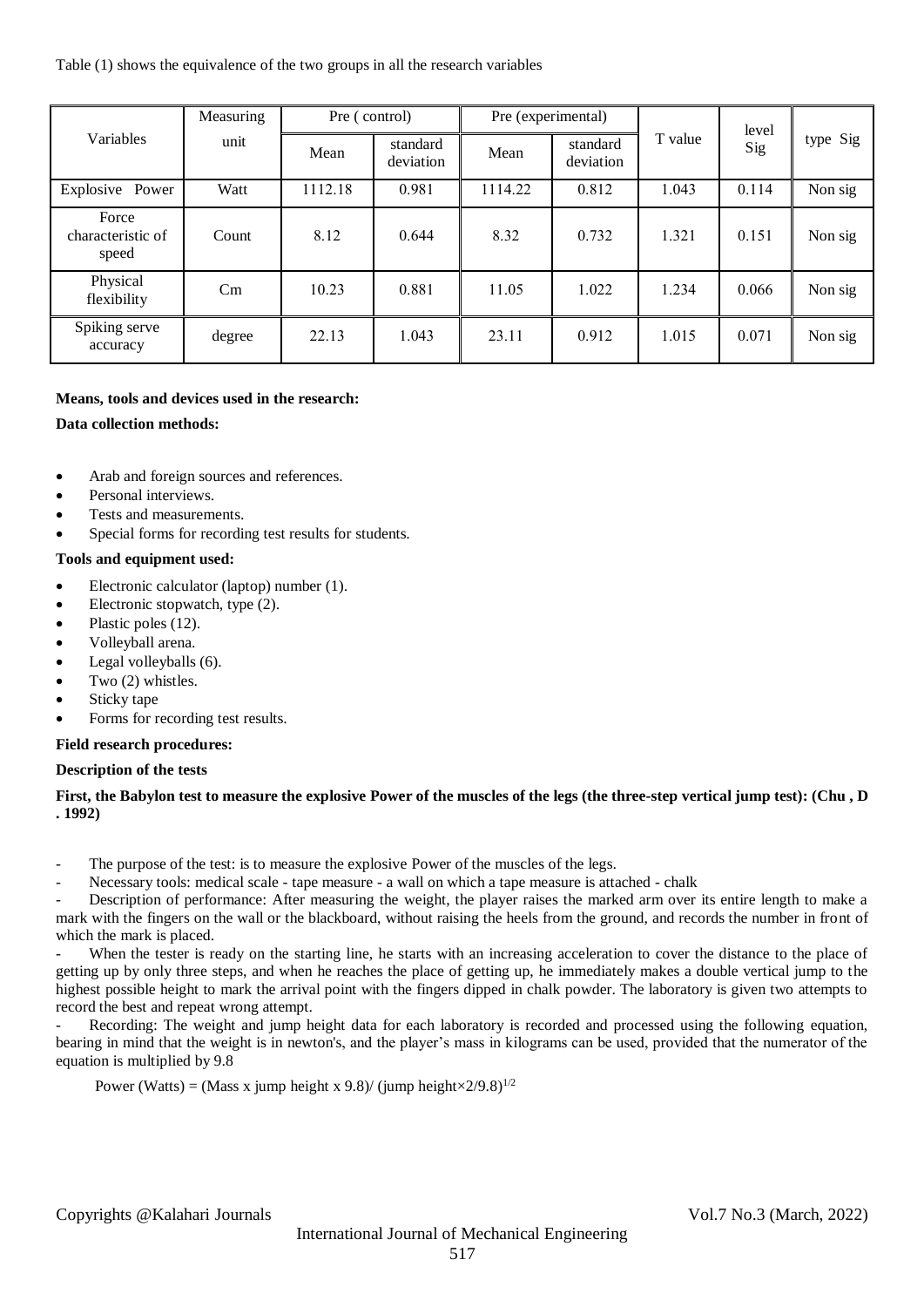# **Secondly / the test of bending the arms and extending them from the prone position for a period of (10) seconds (Lioyd Read head,. 1987)**

- The purpose of the test: To measure the speed characteristic of the two arms.
- Necessary tools: stopwatch, whistle.
- Description of performance: From a prone position, bend and extend the arms as many as possible within 10 seconds.
- Conditions :
- The body took the correct inclined prone position.
- Take into account the touch of the chest to the ground while bending the arms and then fully extending them.
- Recording: The laboratory records the number of times the bending and stretching are performed within (10) seconds.

# **Third / bend the torso from the front from standing (Lioyd Read head,. 1987)**

The purpose of the test: To measure the flexibility of the trunk and spine.

Necessary tools: a seat without a back, height (50) cm, a non-flexible ruler divided from zero to (100) cm, fixed vertically on the seat so that the number (50) is parallel to the surface of the ruler and the number (100) is parallel to the bottom edge of the seat, a wooden pointer that moves on the surface ruler.

Description of performance: The tester stands on the bench with the feet together with the toes touching the edge of the bench. From this position, the tester bends the torso forward and down so that he pushes the pointer with his fingertips as far down as possible.

- conditions :
- The knees should not be bent while bending the torso.
- The torso should be bent slowly.
- It must be held at the deepest distance reached by the laboratory for a period of two seconds.
- Each laboratory has two attempts to score the best.
- Recording: The laboratory records the distance it was able to reach (cm) and its parts.

# **Fourth / testing the accuracy of spiking serve in volleyball (Lioyd Read head,. 1987):**

# **Serve accuracy is measured using the serve accuracy test to specific regions**

The purpose of the test: To measure the accuracy of the skill of spiking serve. Tools: Volleyball court legal, 15 volleyballs

Performance specifications: From the serve area, the laboratory performs (10) combined legal transmissions to apply the planned playing field, and each grade within this division is considered as the degree granted to the laboratory if the ball falls within this area.

Conditions :

- Involve a performance every time serve in accordance with the legal terms serve
- In the event, the ball falls on the line between two areas, the tester will be given the score in the higher area.

Recording: The laboratory records the total points it has obtained, but the scores are listed in areas from (1) to (5), so the maximum score for this test is (50) degrees.



 $Fig<sub>(1)</sub>$ Shown the spiking serve test

Copyrights @Kalahari Journals Vol.7 No.3 (March, 2022)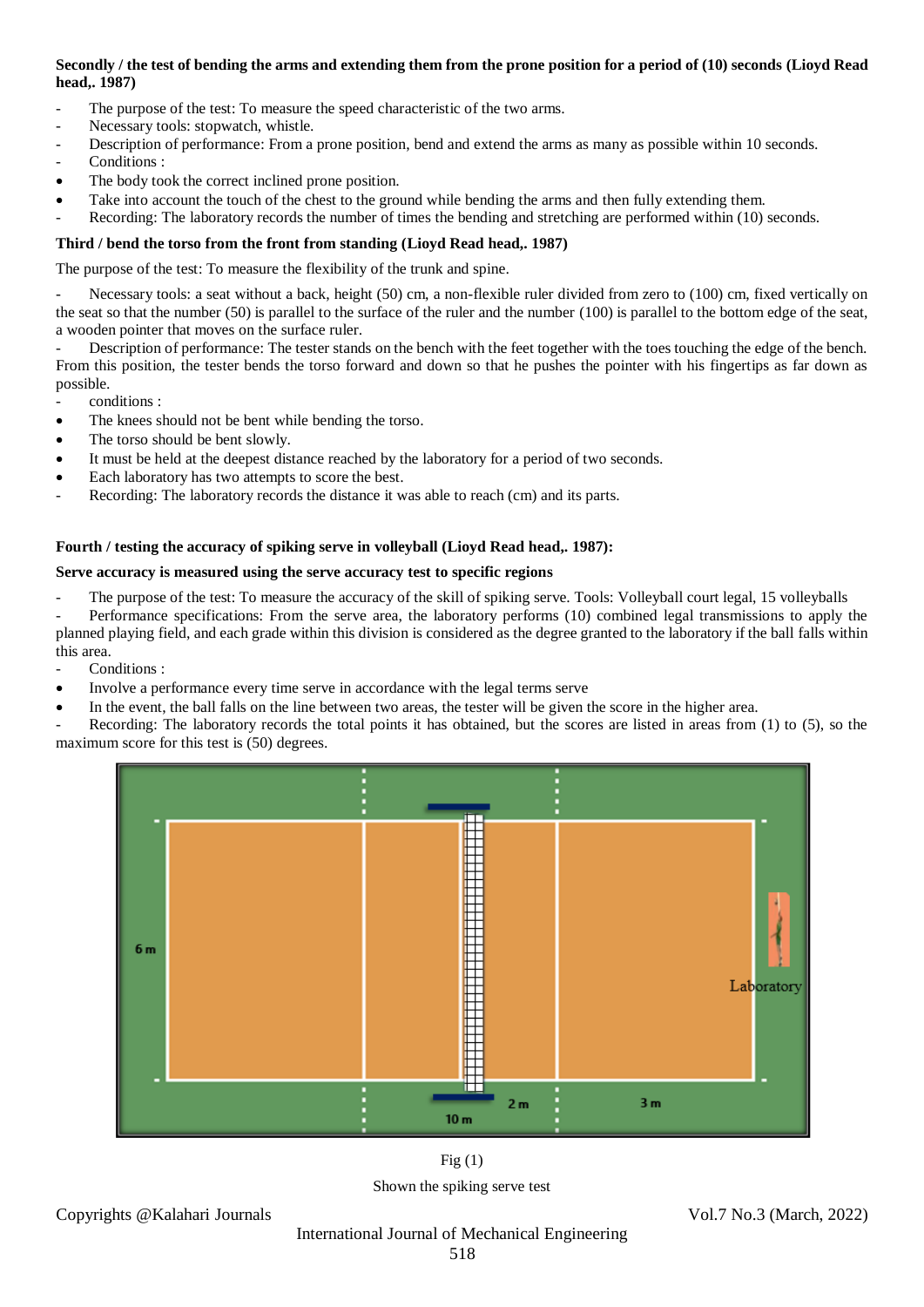# **Exploratory experiences:**

The exploratory experiment was conducted before starting the basic experiment in order to know the most important obstacles and negatives in order to be addressed, and the purpose of the exploratory experiment is:

- Knowing the suitability of the tests to the research sample and measuring the time of its performance.
- Ensuring the validity of the hall and the tools used and their suitability for the tests.
- Preparing the auxiliary work team, as well as identifying the difficulties they may face.
- Knowing the difficulties that may face during the course of work and developing the most appropriate solutions to them.

## **Pre-tests:**

The researcher conducted the pre-tests on (Wednesday) corresponding to (22/12/2021) at (9:00) am in the Kufa Sports Club hall on the two research groups (experimental and control) according to the specifications and performance conditions for each test.

## **Steps to prepare plan and apply the intensive training method:**

The researcher prepared and organized the method of intensive training based on personal experience, and the application of appropriate exercises within the skill requirements was started on the experimental group on 12/24/2021 until 3/3/2022. (Intensity, repetitions, appropriate rest periods) were taken into account, and the researcher codified these exercises on a scientific basis, taking into account individual differences and potentials for emerging players.

## **Post-tests:**

After completing the exercises in the style of intensive training, post-tests were conducted on the control and experimental groups on (Saturday) corresponding to 5/3/2022 at nine in the morning, in the same place and under the same conditions under which the pre-measurement was conducted.

**Statistical methods**: The search data was processed through the Statistical Package for the Social Sciences (SPSS).

## **Presentation, analysis and discussion of results:**

## **Presentation and analysis of the results of the pre and post-tests for the control group in the research variables:**

Table (2) shows the arithmetic means, standard deviations, the (t) value calculated for the interconnected samples, the level of the test significance, and the significance of the difference for the pre and post-tests of the control group for the researched variables.

| Variables                           | Measuring<br>unit | Pre-test |                       | Post-test |                       |         |           |          |
|-------------------------------------|-------------------|----------|-----------------------|-----------|-----------------------|---------|-----------|----------|
|                                     |                   | Mean     | standard<br>deviation | Mean      | standard<br>deviation | T value | level Sig | type Sig |
| Explosive Power                     | Watt              | 1112.18  | 0.981                 | 1144.1    | 0.771                 | 19.124  | 0.003     | sig      |
| Force<br>characteristic of<br>speed | Count             | 8.12     | 0.644                 | 9.11      | 0.687                 | 8.223   | 0.000     | sig      |
| Physical<br>flexibility             | Cm                | 10.23    | 0.881                 | 11.08     | 0.451                 | 1.002   | 0.082     | Non sig  |
| Spiking serve<br>accuracy           | degree            | 22.13    | 1.043                 | 28.13     | 0.343                 | 13.921  | 0.000     | sig      |

**Presentation and analysis of the results of the pre and post-tests of the experimental group in the research variables:** 

Table (3) shows the arithmetic means, standard deviations, the calculated (t) value of the interconnected samples, the level of test significance, and the significance of the difference between the pre and post-tests of the experimental group for the variables investigated.

| Variables                           | Measuring<br>unit | Pre-test |                       | Post-test |                       |         |           |          |
|-------------------------------------|-------------------|----------|-----------------------|-----------|-----------------------|---------|-----------|----------|
|                                     |                   | Mean     | standard<br>deviation | Mean      | standard<br>deviation | T value | level Sig | type Sig |
| Explosive Power                     | Watt              | 1114.22  | 0.812                 | 1182.4    | 0.237                 | 22.34   | 0.000     | sig      |
| Force<br>characteristic of<br>speed | Count             | 8.32     | 0.732                 | 10.3      | 0.442                 | 17.04   | 0.000     | sig      |
| Physical<br>flexibility             | Cm                | 11.05    | 1.022                 | 14.2      | 0.711                 | 9.145   | 0.000     | sig      |
| Spiking serve<br>accuracy           | degree            | 23.11    | 0.912                 | 36.18     | 0.434                 | 8,871   | 0.000     | sig      |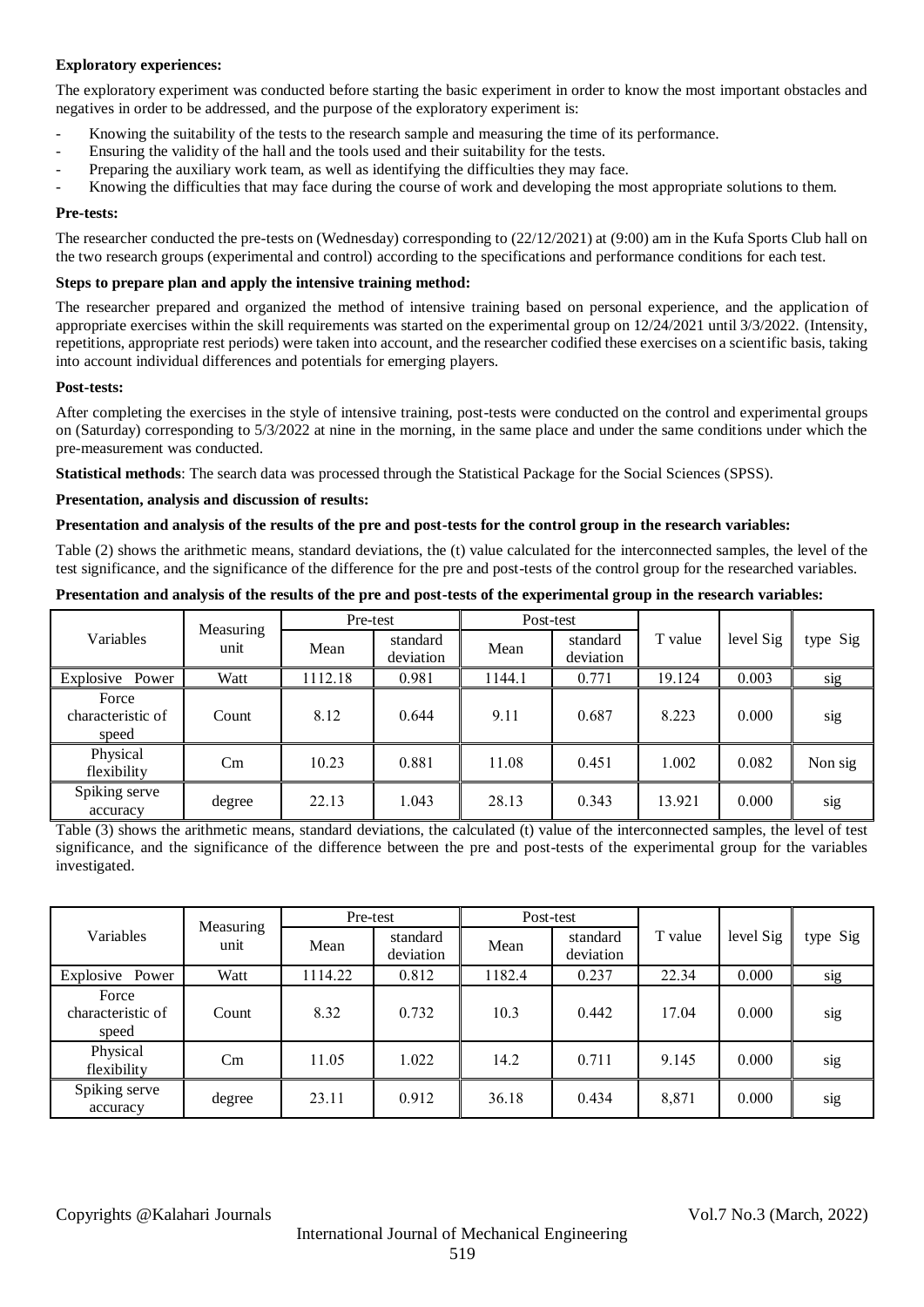## **Presentation and analysis of the results of the post-tests of the two experimental and control groups in the research variables:**

Table (4) shows the arithmetic means, standard deviations, the (t) value calculated for the interconnected samples, the level of the test significance, and the significance of the difference for the post-tests of the control and experimental groups for the variables investigated.

| Variables                           | Measuring<br>unit | Post (control) |                       | Post (experimental) |                       |         |           |          |
|-------------------------------------|-------------------|----------------|-----------------------|---------------------|-----------------------|---------|-----------|----------|
|                                     |                   | Mean           | standard<br>deviation | Mean                | standard<br>deviation | T value | level Sig | Type Sig |
| Explosive Power                     | Watt              | 1144.1         | 0.771                 | 1182.4              | 0.237                 | 34.221  | 0.000     | sig      |
| Force<br>characteristic of<br>speed | Count             | 9.11           | 0.687                 | 10.3                | 0.442                 | 6.641   | 0.000     | sig      |
| Physical<br>flexibility             | $\rm Cm$          | 11.08          | 0.451                 | 14.2                | 0.711                 | 7.445   | 0.000     | sig      |
| Spiking serve<br>accuracy           | degree            | 28.13          | 0.343                 | 36.18               | 0.434                 | 21.034  | 0.000     | sig      |

## **Discuss the results:**

The results that were presented in Tables (2) and (3) to test the bio-kinetic abilities and test the skill of spiking serve in volleyball showed that there are significant differences between the tribal and remote tests and in favor of the post-tests for the control and experimental groups, and the researcher attributes the reason for this moral difference to the members of the control group due to what was done Its application of exercises and exercises with methods and methods prepared by the trainer in his training units, as it caused the development of some bio-kinetic capabilities and skill development among the young players, and the researcher considers the reason for the moral difference of the skill performance of the members of the control group due to the repetition of exercises prepared by the trainer and performed by the players in the training units And regularity in the training process, and repetitions lead to the consolidation of the motor program in the learner and the expansion of his perceptions and concepts in order to understand the skill and its clarity, This was confirmed that "the excessive repetition of any work will reduce error rates and increase learning rates, as well as lead to the speed of withdrawing information from memory, so the learner is given many attempts while starting to learn" (Ellen Kregh baum).

The results presented in Table (2) for the tests of bio-kinetic abilities and the test of the crushing serve skill in volleyball showed that there were significant differences between the tribal and remote tests and in favor of the post-tests of the experimental group. Before the researcher, where these exercises included strengthening the muscles in the center of the body of great importance in the game of volleyball and that regular training can lead to positive results and bring about changes in the training process and this means that the exercises led to this progress in performance and development of bio-kinetic capabilities (Explosive Power, Force characteristic of speed, physical flexibility), in addition to the fact that the use of the intensive training method provides the opportunity to focus on developing and mastering the skill through continuous repetitions and taking advantage of the time of the training unit, thus leading to the progression of the players' level.

The researcher also attributes that the rationing of the training load by the method of intensive training is one of the important factors that led to an increase in the level of bio-kinetic capabilities, because the development of any ability, whether physical or kinetic, depends on the correctness of rationing the components of the external load (intensity, size, comfort), and the researcher has relied on that On the literature of the intensive training method in the development of bio-kinetic abilities, by codifying the repetition of performance with the nature of the intensity used, so the researcher believes that proper and good planning had a clear impact on the development of bio-kinetic abilities and skillful performance of the members of the experimental group, which the researcher intended to be the training process for An organized and integrated process to achieve the goal of these exercises, and then achieve the research hypotheses.

Also, while we observed the results presented in Table (2) regarding the test (spiking serve in volleyball) between the tribal and remote tests for the members of the experimental group, there were significant differences between the pre and post-tests for the members of the experimental group and in favor of the post-test, so the researcher attributed the reason for the moral differences between the two tribal measurements The second is to the researcher's approach to dealing with this variable because of its great importance in the game of volleyball, as he prepared his exercises in the style of intensive training in line with the characteristics of that variable and the players' physical and kinetic capabilities. The exercises were also prepared to be in harmony with the nature of performance and the motor paths of the skill, and they were regulated according to the method of intensive training, which is one of the training methods that raise the body's ability to its maximum limits, to be a challenge to the two anaerobic energy systems, as it uses muscle strength and speed to contribute to the development of the physical and skill side of the player being Spiking serve requires great physical and muscular abilities, fast performance, and high accuracy in order to score direct points in the opponent's arena.

Copyrights @Kalahari Journals Vol.7 No.3 (March, 2022)